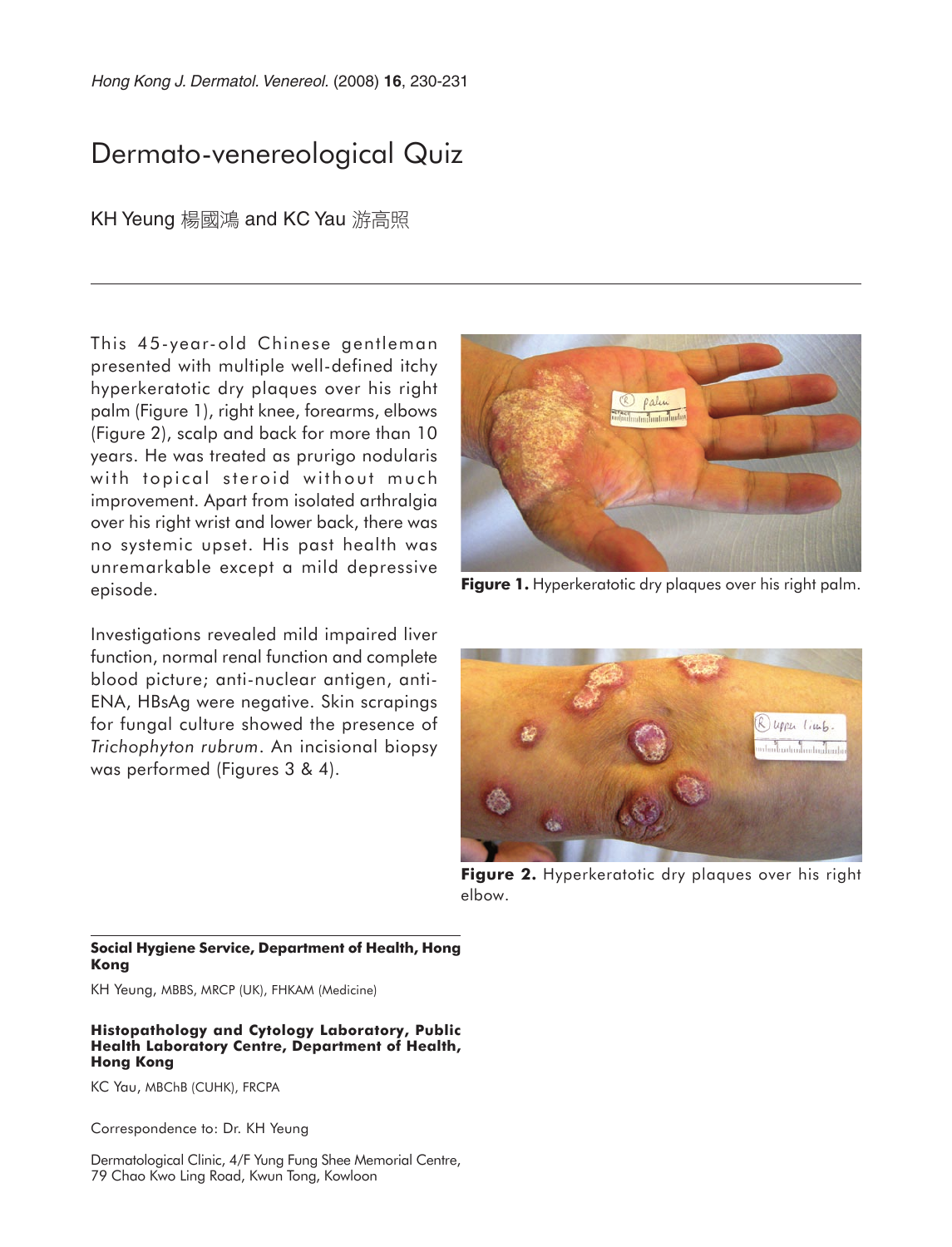

**Figure 3.** Lichenoid infiltrate with epidermal basal vacuolar degeneration. The papillary dermis shows a few prominent capillaries with plump endothelial lining (H&E stain, Original magnification x 10).



**Figure 4.** Vacuolar degeneration of basal cells with Civatte bodies (arrow). Pigmentary incontinence with scattered melanophages is noted. Focal dermalepidermal clefting with prominent capillaries are present (H&E stain, Original magnification x 40).

### **Questions**

- 1) What are the differential diagnoses?
- 2) What are the histopathological findings?
- 3) What is the role of finding *Trichophyton rubrum* in the skin scrapings in this clinical situation?
- 4) What is the most likely diagnosis?
- 5) What are the treatment options?

(Answers on page 244)